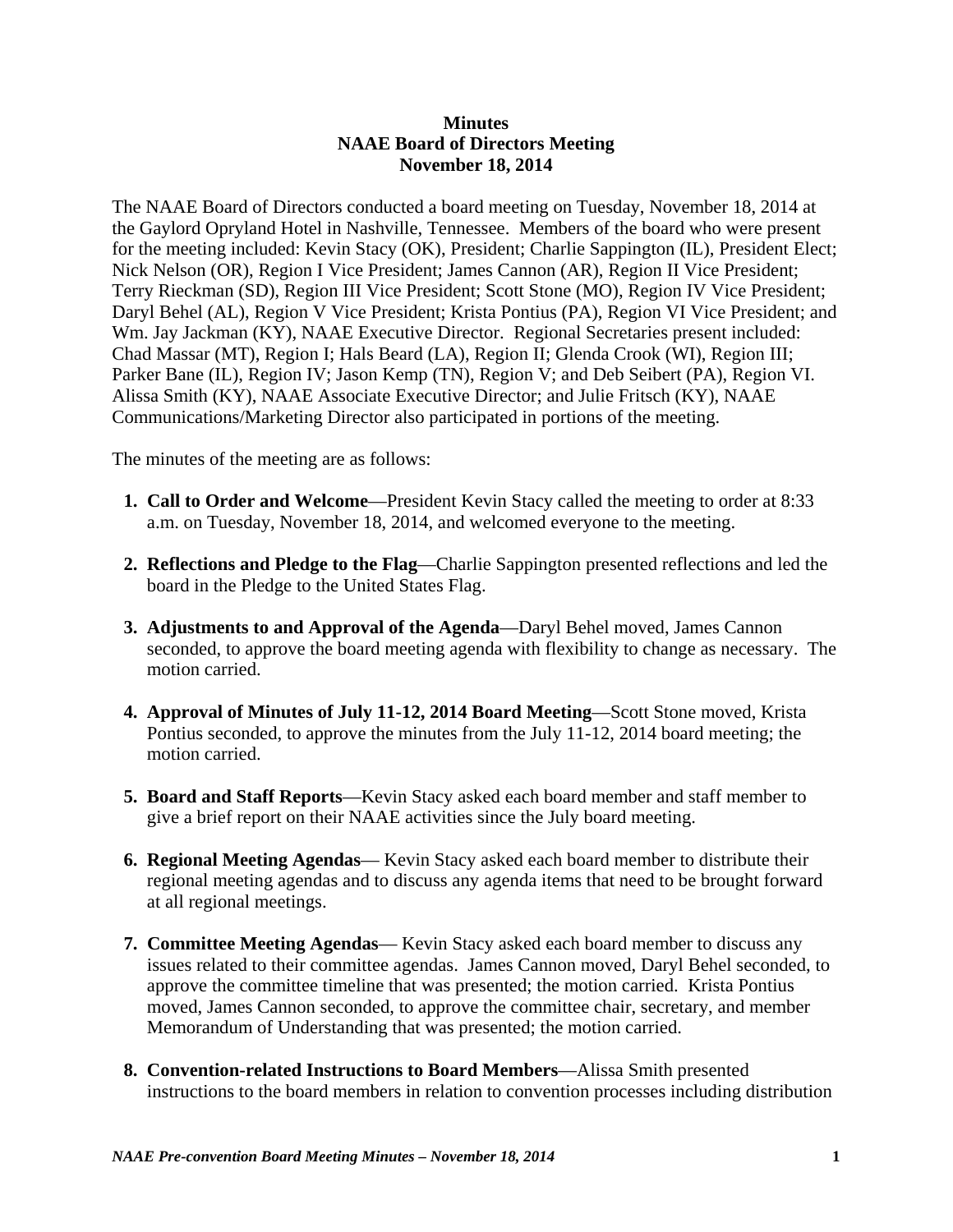of awards and information during regional meetings and professional development workshop facilitation.

- **9. NAAE Board Restructure Proposal**—The board discussed the bylaws amendment proposal related to the proposed board restructuring and prepared to present the bylaws amendment proposal in both regional and committee meetings.
- **10. 2014 NAAE Convention Schedule**—Jay Jackman and Julie Fritsch led the board through all details of the 2014 NAAE Convention. The board agreed that scholarship raffle tickets would be sold for \$1 per ticket or an arm's length of tickets for \$20 and cash awards to be \$100 at the second general session on Thursday, \$100 at the Friday luncheon, and \$200 at the closing session on Saturday; the motion carried. Charlie Sappington will be in charge of the box for the drawings and securing the prize money from the registration desk. Jay Jackman presented the financial reports for the board's review.

*Kevin Stacy recessed the board meeting for a lunch break at 11:45 a.m. and called the meeting back to order at 1:35 p.m. The board had lunch with the Teachers Turn the Key and XLR8 program participants.*

- **11. National FFA Alumni Presentation**—Larry Case, Dan Classen, and Josh Rusk, from the National FFA Alumni Council, presented a proposal for the NAAE board's review regarding volunteerism.
- **12. Membership Reports**—The board reviewed the final 2013-14 membership report and the delegate count to be used for conducting business during this convention.

## **13. NAAE Board Representation**—

- *National FFA Alumni Council Representative and National FFA Awards and Recognition Advisory Committee:* Daryl Behel moved, Terry Rieckman seconded, to select these two NAAE representatives during this current meeting; the motion failed. Scott Stone moved, Charlie Sappington seconded, to extend the deadline for applications to be submitted to December 1, 2014 and conduct a follow-up board conference call during which the selections would be made; the motion failed.
- *National FFA Alumni Council Representative:* Krista Pontius moved, Terry Rieckman seconded, to select Larry Long (OK) as the NAAE representative to the National FFA Alumni Council to serve a three year term beginning January 1, 2015; the motion carried.
- *National FFA Awards and Recognition Advisory Committee Position:* Terry Rieckman moved, Scott Stone seconded, to select Shari Graffunder (WI) as the NAAE representative to the National FFA Awards and Recognition Advisory Committee to serve a three year term beginning January 1, 2015; the motion carried.